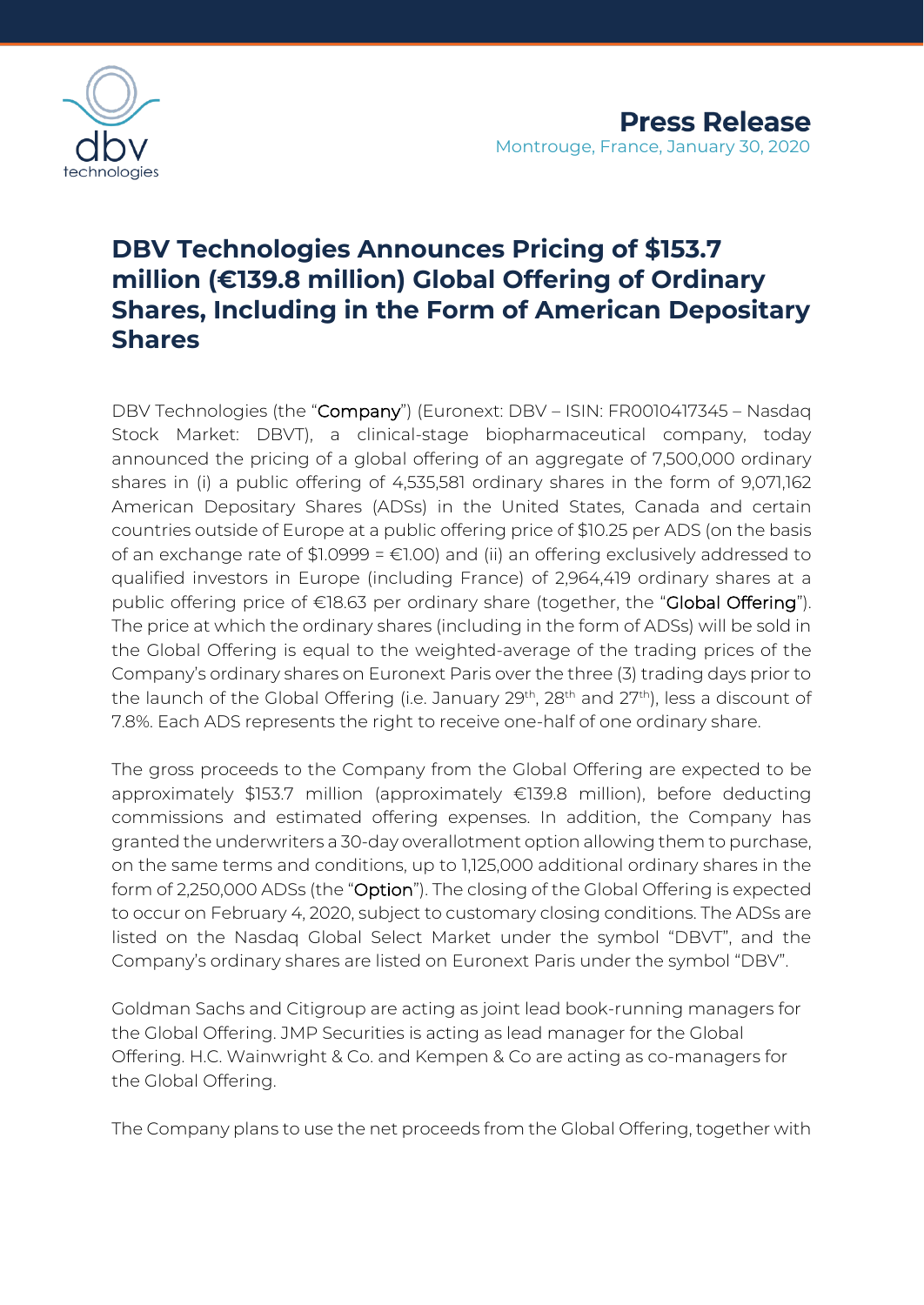

its existing cash and cash equivalents, primarily to prepare for the commercialization of Viaskin Peanut, including marketing efforts related to launch in the second half of 2020, if approved, as well as to advance the discovery and development of product candidates using its Viaskin Platform and for working capital and general corporate purposes. The Company believes its current operating capital, which is not projected to be sufficient to support the Company's operating plans for the next 12 months, is sufficient to fund its operations through the third quarter of 2020. Based on the Company's current operations, plans and assumptions, the Company expects the net proceeds from the Global Offering, combined with the Company's current operating capital, to fund the Company's operations into the first quarter of 2021.

In connection with the Global Offering, the Company and each of its directors and executive officers entered into a lock-up agreement with the underwriters for the Global Offering, which agreements restrict the sale of securities of the Company for a period of ninety (90) days following the pricing date, subject to customary exceptions. On an illustrative basis, a holder of 1% of the Company's share capital and voting rights outstanding before the completion of the Global Offering would hold 0.9% of the Company's share capital and voting rights outstanding after the completion of the Global Offering, assuming no exercise of the underwriters' Option and that such holder did not participate in the Global Offering.

The Option may be exercised at any time in whole or in part upon notice by the underwriters to the Company, which notice may be given at any time on or prior to February 28, 2020 (included). In connection with the Global Offering, the underwriters may over-allot the securities or effect transactions with a view to supporting, stabilizing or maintaining the market price of the securities at a level higher than the one which might otherwise prevail in the open market. However, there is no assurance that the stabilizing manager will take any stabilization action and any stabilization action, if begun, may be ended at any time without prior notice. Any stabilization action or over-allotment shall be carried out in accordance with all applicable rules and regulations and may be undertaken on the Nasdaq Global Select Market.

A registration statement on Form F-3 relating to the securities to be issued in the Global Offering was filed with the Securities and Exchange Commission and was declared effective on October 1, 2019. The Global Offering of ordinary shares in the form of ADSs will be made only by means of a written prospectus and prospectus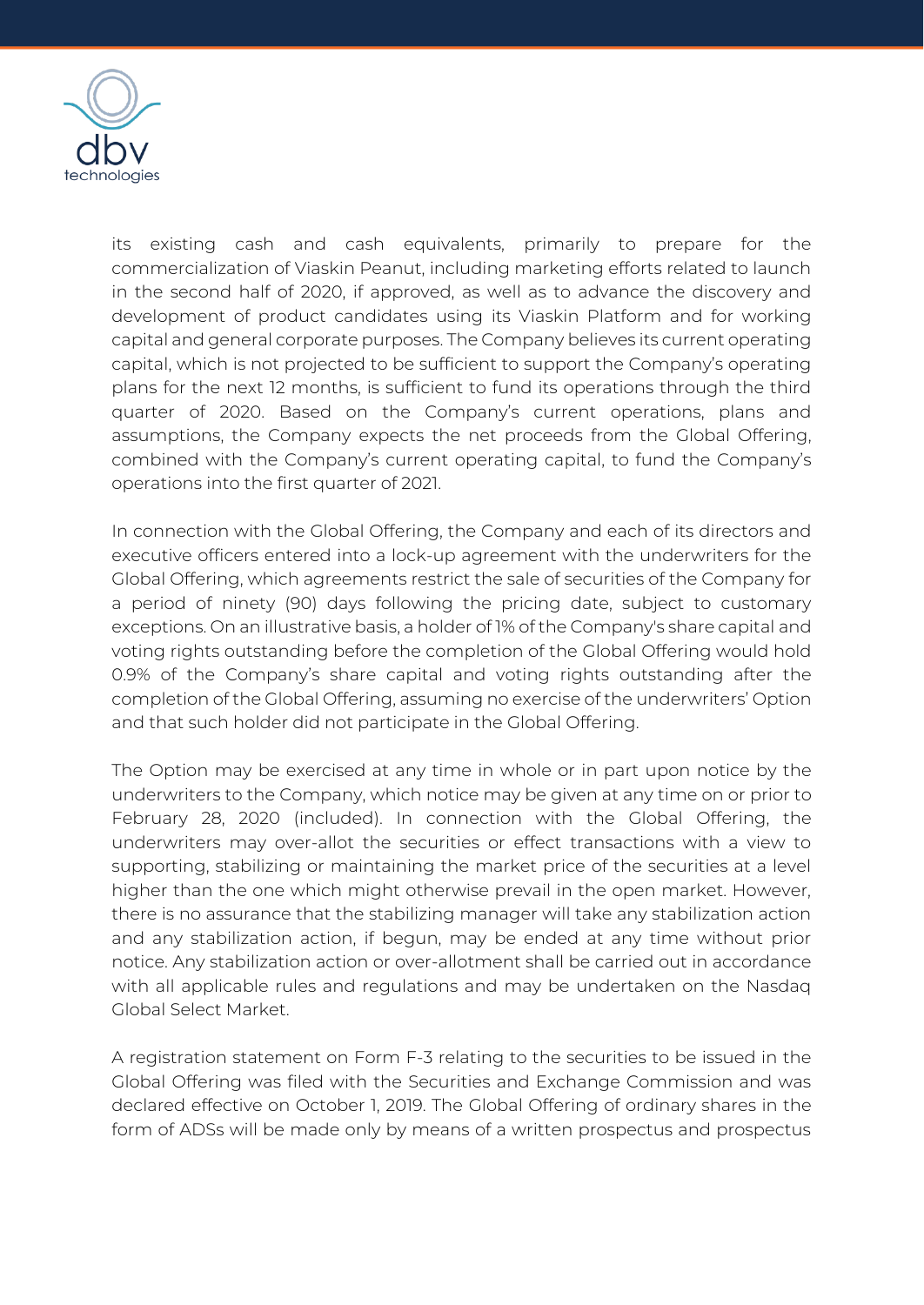

supplement that form a part of the registration statement on Form F-3, and any free writing prospectus related to the Global Offering. A free writing prospectus related to the Global Offering was filed with the Securities and Exchange Commission on January 29, 2020. A final prospectus supplement and accompanying prospectus relating to and describing the terms of the offering will be filed with the Securities and Exchange Commission and will be available on the Securities and Exchange Commission's website at [www.sec.gov.](http://www.sec.gov/) When available, copies of the final prospectus supplement and accompanying prospectus may also be obtained for free from: Goldman Sachs, Attention: Prospectus Department, 200 West Street, New York, NY 10282, via telephone: 1-866-471-2526, facsimile: +1 212-902-9316 or via email: prospectusgroup-ny@ny.email.gs.com; or Citigroup, c/o Broadridge Financial Solutions, 1155 Long Island Avenue, Edgewood, New York, 11717 or via telephone: +1 800-831-9146.

Application will be made to list the new ordinary shares to be issued pursuant to the Global Offering on the regulated market of Euronext Paris pursuant to a listing prospectus subject to the approval by the *Autorité des Marchés Financiers* ("AMF") and comprising (i) the 2018 universal registration document filed with the AMF on October 9, 2019 (*document d'enregistrement universel 2018*) under number D. 19-0889, as completed by an amendment to such universal registration document, which will be filed today, and (ii) a Securities Note (Note d'opération), including a summary of the prospectus. Following the filing of the amendment to the universal registration document with the AMF, copies of the Company's 2018 universal registration document, as amended, will be available free of charge at the Company's head office located at 177-181 avenue Pierre Brossolette – 92120 Montrouge – France. The listing prospectus will be published on the AMF's website at www.amf-france.org.

Entities affiliated with Baker Bros. Advisors LP and Bpifrance Participations S.A., existing shareholders of the Company, have agreed to purchase an aggregate of approximately 8% of the total number of ordinary shares (including in the form of ADSs) to be sold in the Global Offering.

\* \* \*

# About DBV Technologies

DBV Technologies is developing Viaskin®, an investigational proprietary technology platform with broad potential applications in immunotherapy. Viaskin is based on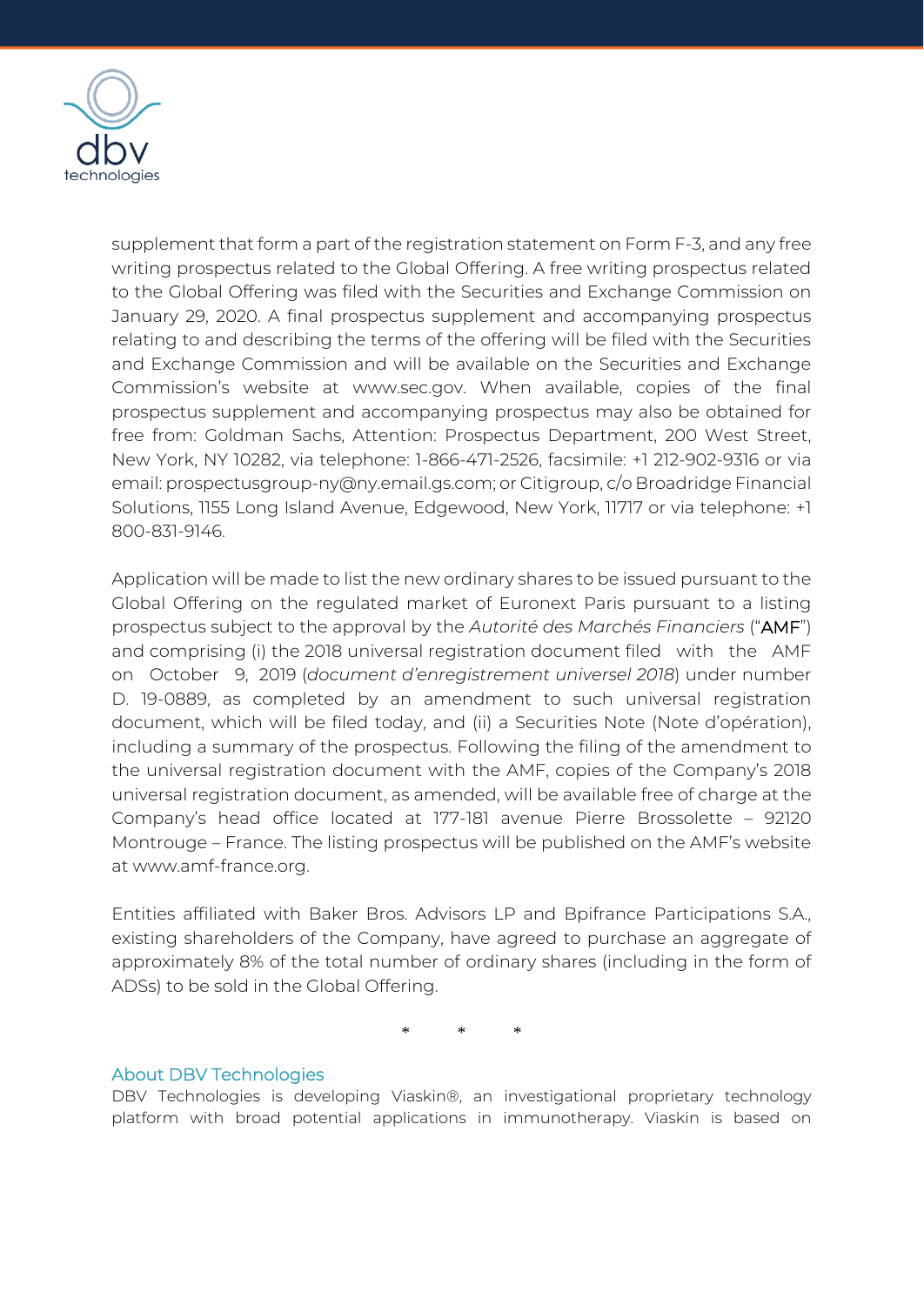

epicutaneous immunotherapy, or EPIT®, DBV's method of delivering biologically active compounds to the immune system through intact skin. With this new class of selfadministered and non-invasive product candidates, the Company is dedicated to safely transforming the care of food-allergic patients, for whom there are no approved treatments. DBV's food allergies programs include ongoing clinical trials of Viaskin Peanut and Viaskin Milk, and preclinical development of Viaskin Egg. DBV is also pursuing a human proof-ofconcept clinical trial of Viaskin Milk for the treatment of Eosinophilic Esophagitis, and exploring potential applications of its platform in vaccines and other immune diseases. DBV Technologies has global headquarters in Montrouge, France, and offices in Bagneux, France, and North American operations in Summit, NJ and New York, NY. The Company's ordinary shares are traded on segment B of Euronext Paris (Ticker: DBV, ISIN code: FR0010417345), part of the SBF120 index, and the Company's ADSs (each representing one-half of one ordinary share) are traded on the Nasdaq Global Select Market (Ticker: DBVT).

### Forward Looking Statements

This press release contains forward-looking statements, including statements about the expected closing of the Global Offering, the anticipated use of proceeds from the Global Offering and the Company's expected cash runway. These forward-looking statements are not promises or guarantees and involve substantial risks and uncertainties. Factors that could cause actual results to differ materially from those described or projected herein include risk associated with market and other financing conditions, risks associated with clinical trials and regulatory reviews and approvals, and risk related to the sufficiency of the Company's existing cash resources and liquidity. A further list and description of these risks, uncertainties and other risks can be found in the Company's regulatory filings with the French *Autorité des Marchés Financiers* and U.S. Securities and Exchange Commission, including in the Company's Annual Report on Form 20-F for the year ended December 31, 2018. Existing and prospective investors are cautioned not to place undue reliance on these forward-looking statements, which speak only as of the date hereof. The Company undertakes no obligation to update or revise forward-looking statements as a result of new information, future events or circumstances, or otherwise, except as required by law.

### DBV Investor Relations Contact

Sara Blum Sherman Senior Director, Investor Relations & Strategy +1 212-271-0740 [sara.sherman@dbv-technologies.com](mailto:sara.sherman@dbv-technologies.com)

# DBV Media Contact

Joe Becker VP, Global Corporate Communications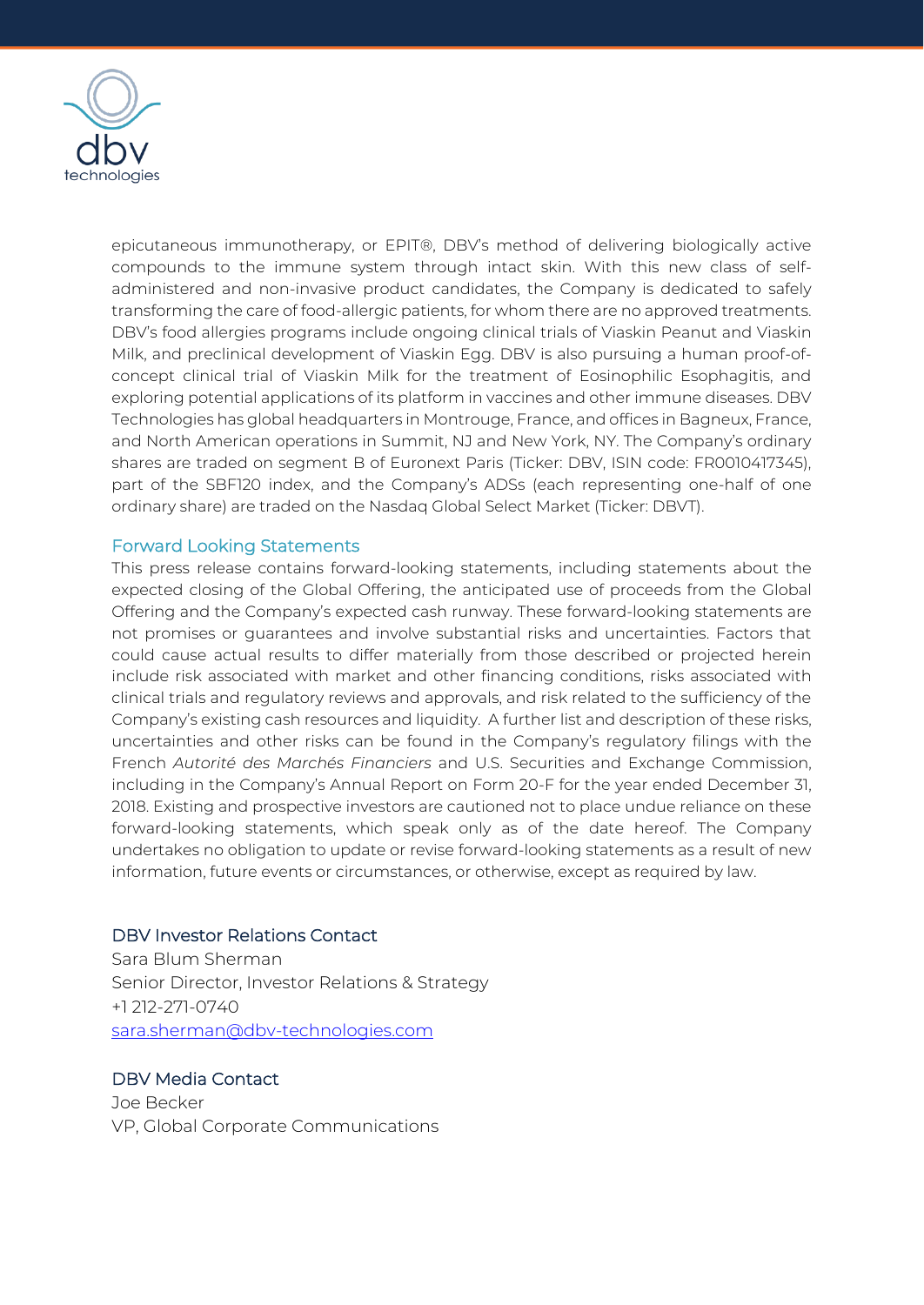

+1 646-650-3912 [joseph.becker@dbv-technologies.com](mailto:joseph.becker@dbv-technologies.com)

### **Disclaimers**

This press release does not constitute an offer to sell nor a solicitation of an offer to buy, nor shall there be any sale of ordinary shares or ADSs in any state or jurisdiction in which such an offer, solicitation or sale would be unlawful prior to registration or qualification under the securities laws of any such state or jurisdiction.

The distribution of this document may, in certain jurisdictions, be restricted by local legislations. Persons into whose possession this document comes are required to inform themselves about and to observe any such potential local restrictions.

A French listing prospectus comprising (i) the 2018 universal registration document filed with the AMF on October 9, 2019 (*document d'enregistrement universel 2018*) under number D. 19-0889, as completed by an amendment to such universal registration document, which will be filed with the AMF on January 30, 2020, and (ii) a Securities Note (*Note d'opération*), including a summary of the prospectus, will be submitted to the approval by the AMF and will be published on the AMF's website at www.amf-france.org. Following the filing of the amendment to the universal registration document with the AMF, copies of the Company's 2018 universal registration document, as amended, will be available free of charge at the Company's head office located at 177-181 avenue Pierre Brossolette – 92120 Montrouge – France.

This document does not constitute an offer to the public in France and the securities referred to in this document can only be offered or sold in France pursuant to article L. 411-2 of the French Monetary and Financial Code to qualified investors (*investisseurs qualifiés*) acting for their own account as defined in Regulation (EU) 2017/1129 of the European Parliament and of the Council of June 14, 2017 ("Prospectus Regulation").This announcement is not an advertisement and not a prospectus within the meaning of the Prospectus Regulation.

With respect to the member States of the European Economic Area, no action has been undertaken or will be undertaken to make an offer to the public of the securities referred to herein requiring a publication of a prospectus in any relevant member State. As a result, the securities may not and will not be offered in any relevant member State except in accordance with the exemptions set forth in Article 1 (4) of the Prospectus Regulation or under any other circumstances which do not require the publication by the Company of a prospectus pursuant to Article 3 of the Prospectus Regulation and/or to applicable regulations of that relevant member State.